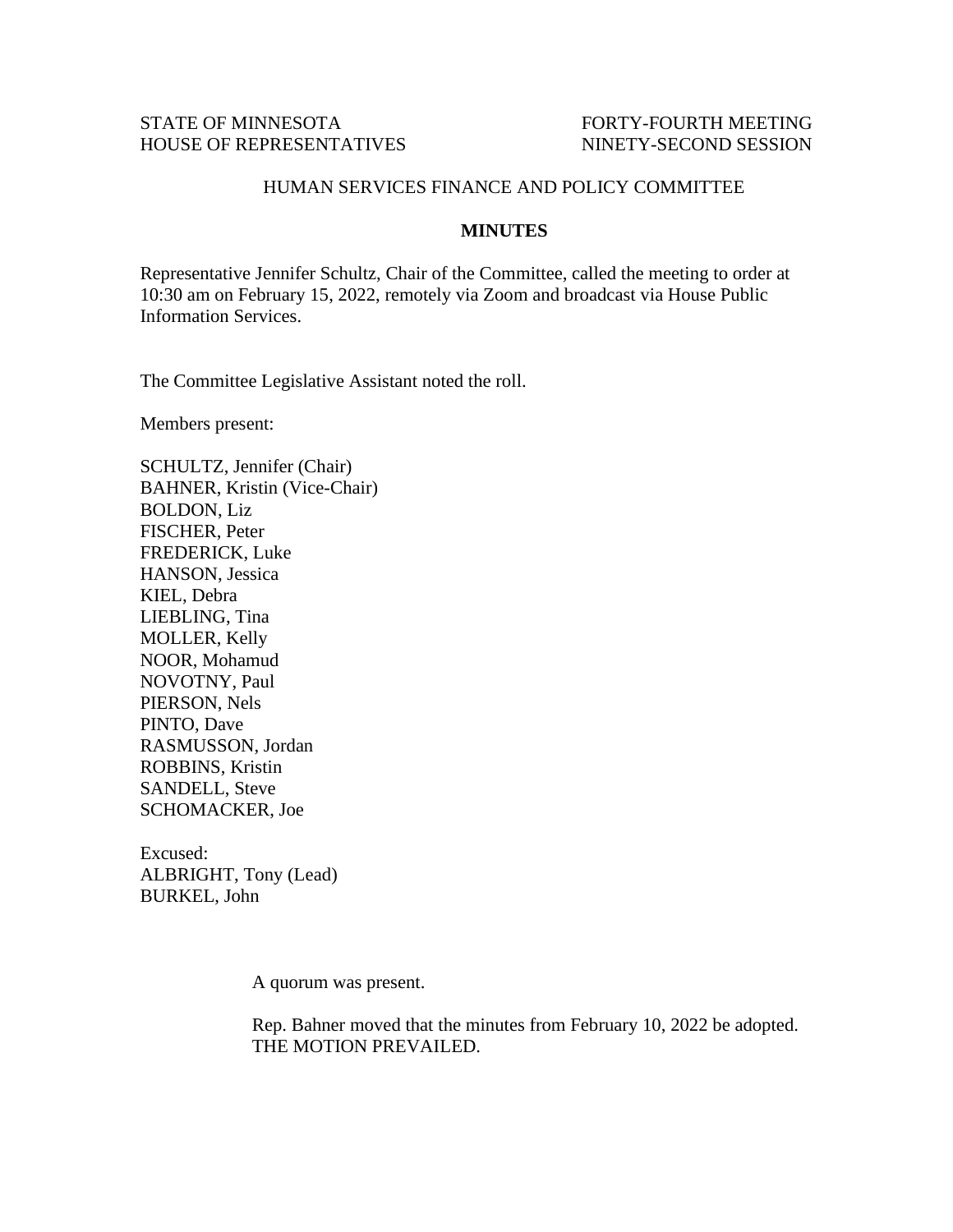**SF2774/HF3267** Disability waiver rate setting governing provisions reorganized, and report required.

Chair Schultz moved to rerefer SF2774/HF3267 to be placed on the general register as recommended.

Chair Schultz renewed her motion to rerefer SF2774/HF3267 to be placed on the general register as recommended.

Chair Schultz stated a roll call vote would be taken. The results were as follows: AYES SCHULTZ, Jennifer (Chair) BAHNER, Kristin (Vice-Chair) BOLDON, Liz FISCHER, Peter FREDERICK, Luke HANSON, Jessica KIEL, Debra LIEBLING, Tina MOLLER, Kelly NOOR, Mohamud NOVOTNY, Paul PIERSON, Nels PINTO, Dave RASMUSSON, Jordan ROBBINS, Kristin SCHOMACKER, Joe

EXCUSED ALBRIGHT, Tony (Lead) BURKEL, John SANDELL, Steve

On a vote of 16 AYES and 0 NAYS and 3 EXCUSED THE MOTION PREVAILED.

**HF2840 (Moller)** Center for Excellence in Supported Decision Making funding provided, and money appropriated.

Testifiers: